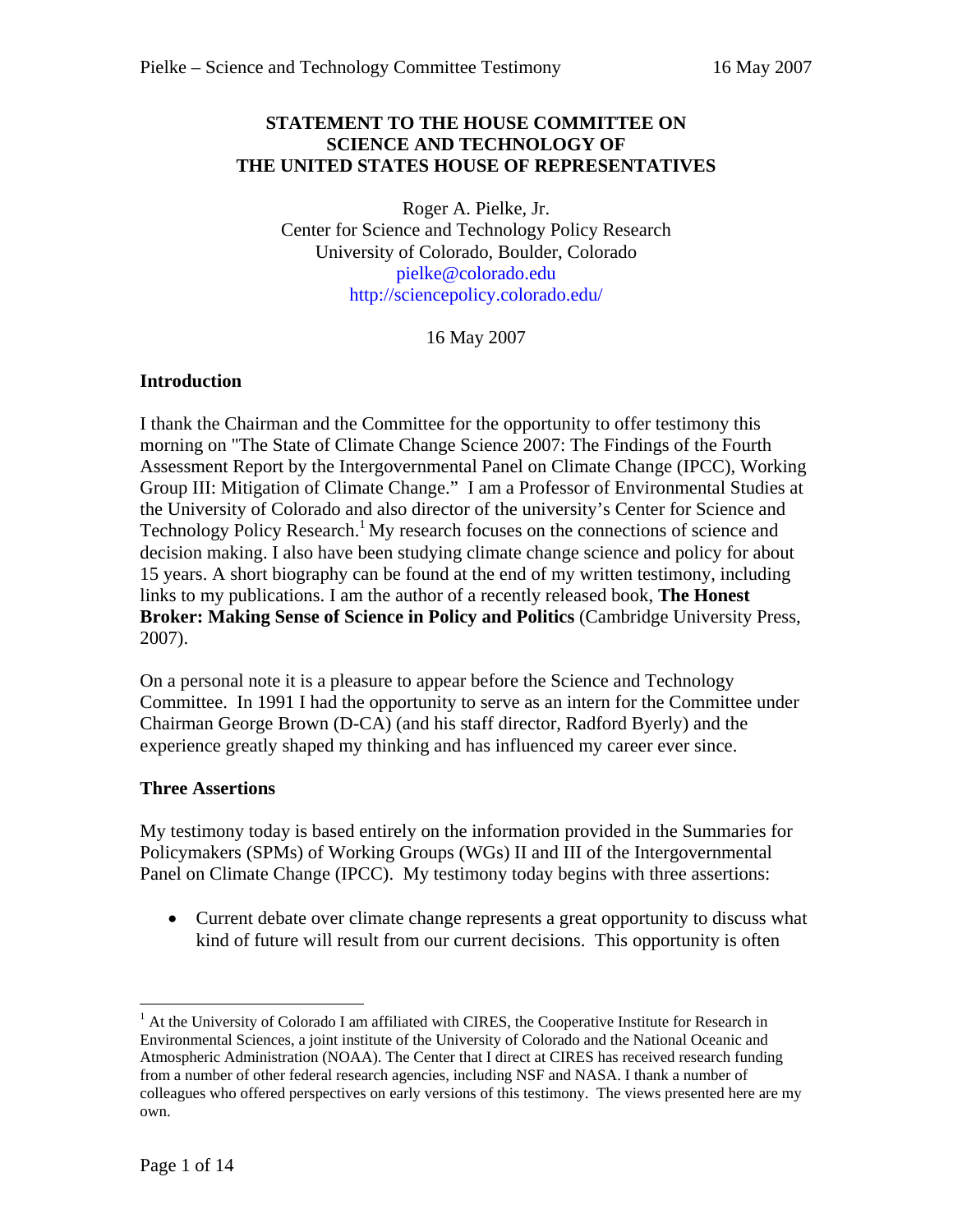missed because of a focus on the negative aspects of climate change or because debate degenerates into unhelpful partisan or ideological attacks.

- The IPCC WG III indicates that the benefits of mitigation outweigh its costs, and based on this conclusion, mitigation should be a policy priority. Of course, the exact details of mitigation policies, and in particular the time symmetry between costs and benefits, are not trivial. $<sup>2</sup>$ </sup>
- The IPCC WG II is concerned with one of many pressing challenges to global well-being, and emphasizes greenhouse gas mitigation is only one of many avenues for confronting those challenges.<sup>3</sup> However, this important message often goes unappreciated in policy debates. We need to make certain that the focus on the issue of greenhouse gas emissions does not crowd out other important challenges.

# **What is the Problem?**

The problem is that we can successfully meet the challenge of greenhouse gas mitigation but still fail in the broader effort to promote a sustainable future for our globalizing society. In a commentary in *Nature*, Gwyn Prins, Steve Rayner, Dan Sarewitz and I argued that mitigation alone cannot solve many of the world's most pressing environmental problems, including many that are related to climate<sup>4</sup>:

For example, in the Philippines, policymakers have begun to acknowledge the flood threats posed by the gradual sea-level rise of 1 to 3 millimetres per year, projected to occur with climate change. At the same time, they remain oblivious to, or ignore, the main reason for increasing flood risk: excessive groundwater extraction, which is lowering the land surface by several centimetres to more than a decimetre per year.

Similarly, non-climate factors are by far the most important drivers of increased risk to tropical disease. For instance, one study found that without taking into account climate change, the global population at risk from malaria would increase by 100% by 2080, whereas the effect of climate change would increase the risk of malaria by at most 7%. Yet tropical disease risk is repeatedly invoked by climatemitigation advocates as a key reason to curb emissions. In a world where political attention is limited, such distortions reinforce the current neglect of adaptation.

In another example, the threat of hurricane damages is often invoked in the climate debate as a justification for action on energy policies (e.g., see Figure 1 below), creating an expectation that future damages can somehow be effectively modulated according to

http://sciencepolicy.colorado.edu/admin/publication\_files/resource-2466-2006.09.pdf 3

 $2^{2}$  I discuss this challenge in this testimony: Pielke, Jr., R.A., 2006. Statement to the Committee on Government Reform of the United States House of Representatives, Hearing on Climate Change: Understanding the Degree of the Problem, 20 July.

 $3$  On this point see especially Chapter 20 of the forthcoming full AR4 WG II report.

<sup>&</sup>lt;sup>4</sup> Pielke, Jr., R.A., Prins, G., Rayner, S. and Sarewitz, D., 2007. Lifting the taboo on adaptation. *Nature*, **445**, 597-598. http://sciencepolicy.colorado.edu/admin/publication\_files/resource-2506-2007.11.pdf See this paper for citations to the literature.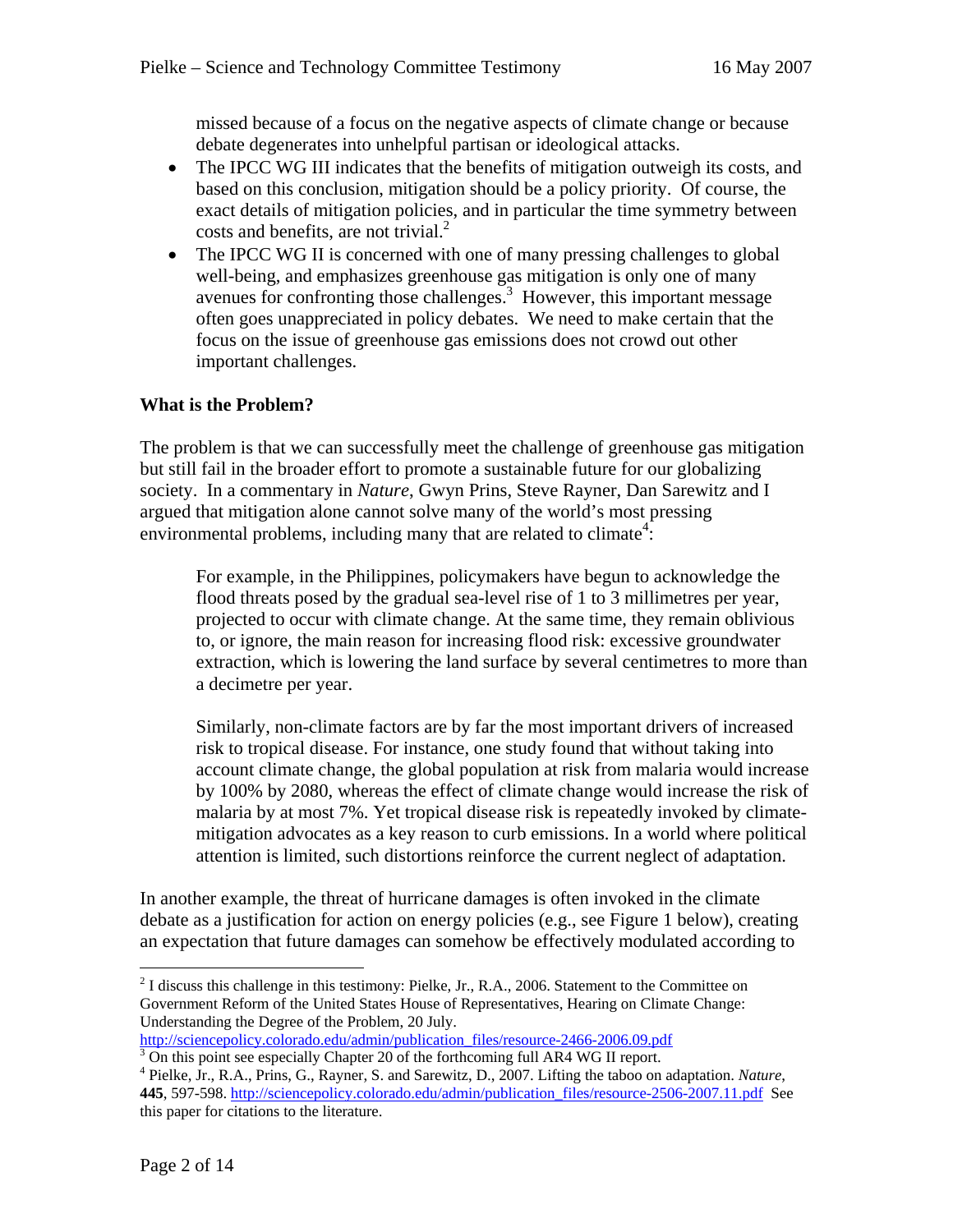atmospheric greenhouse gas concentrations. This is simply wrong. In a forthcoming paper I conclude<sup>5</sup>:

.. . . under a wide range of assumptions about future growth in wealth and population, and about the effects of human-caused climate change, in every case there is far greater potential to affect future losses by focusing attention on the societal conditions that generate vulnerability to losses. Efforts to modulate tropical **Figure 1**. Promotional ad linking cyclone intensities through climate linking energy policy and hurricanes stabilization policies have extremely



limited potential to reduce future losses. This conclusion is robust across assumptions, even unrealistic assumptions about the timing and magnitude of emissions reductions policies on tropical cyclone behavior. The importance of the societal factors increases with the time horizon.

This does not mean that climate stabilization policies do not make sense or that policy makers should ignore influences of human-caused climate change on tropical cyclone behavior. It does mean that efforts to justify emissions reductions based on future tropical cyclone damages are misleading at best, given that available alternatives have far greater potential to achieve reductions in damage. The most effective policies in the face of tropical cyclones have been and will continue to be adaptive in nature, and thus should play a prominent role in any comprehensive approach to climate policy.

The lesson from these three examples is that effective progress on coping with sea level rise, tropical diseases, and disaster impacts requires a broad focus on sustainable development. I wish to emphasize that nothing in this testimony—or in any of my work on climate change over the past decade or more—should be interpreted as being opposed to or somehow contrary to the mitigation of greenhouse gases. The main point is that a focus of control of carbon dioxide cannot substitute for a broader discussion of policies that will enable the most desirable futures. And this is indeed one of the main messages of the IPCC, which is discussed in its Working Group II report, but which seems to be overlooked in the broader debate on climate change. Today I want to make sure that this message is clear.

# **Which Path to the Future?**

The IPCC bases its work on four families of scenarios for future which are named A1, A2, B1, and B2. $<sup>6</sup>$  The scenarios provide a basis for projecting how greenhouse gas</sup>

<sup>1</sup> <sup>5</sup> Pielke, Jr., R. A., 2007 (accepted). Future Economic Damage from Tropical Cyclones: Sensitivities to Societal and Climate Changes*, Proceedings of the Philosophical Transactions of the Royal Society*. http://sciencepolicy.colorado.edu/admin/publication\_files/resource-2517-2007.14.pdf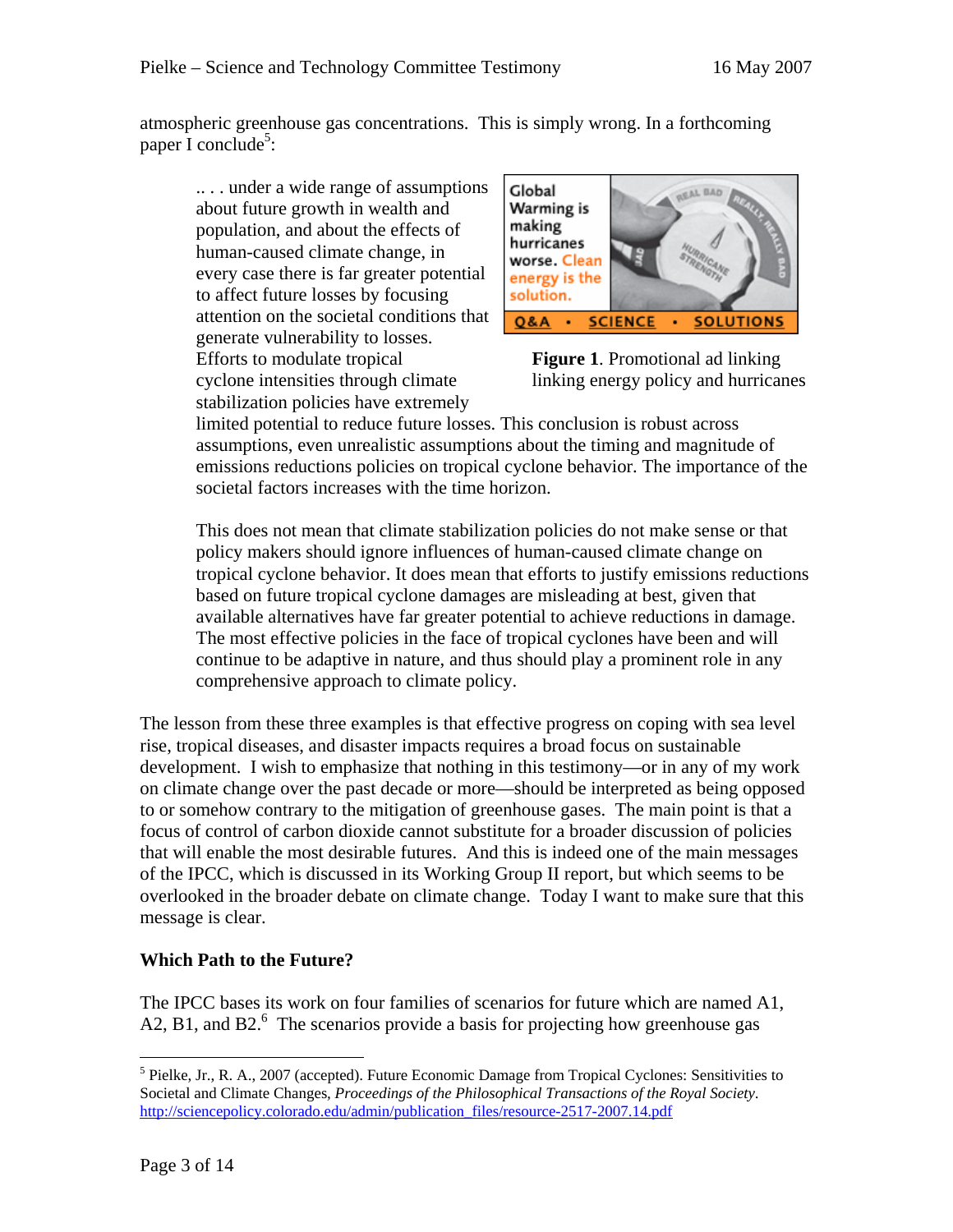emissions might grow into the future as input to climate models which use the projected future emissions as a key input. Figure 2 (below) illustrates the four scenarios as presented by the IPCC with respect to two dimensions.

But the scenarios are much more than projections of emissions. The IPCC describes them as follows:

Scenarios are images of the future, or alternative futures. They are neither predictions nor forecasts. Rather, each scenario is one alternative image of how the future might unfold. A set of scenarios assists in the understanding of possible future developments of complex systems. Some systems, those that are well understood and for which complete information is available, can be modeled with some certainty, as is frequently the case in the physical sciences, and their future states predicted. However, many physical and social systems are poorly understood, and information on the relevant variables is so incomplete that **Figure 2**. IPCC Scenarios. they can be appreciated only through http://www.grida.no/climate/ipcc/emission/1-4.htm intuition and are best communicated by images





and stories. Prediction is not possible in such cases.<sup>7</sup>

The IPCC scenarios are thus alternative visions about how the future might evolve. The IPCC makes no claim about the relative probability of each scenario actually occurring.

The SRES scenarios are descriptive and should not be construed as desirable or undesirable in their own right. They are built as descriptions of possible, rather than preferred, developments. They represent pertinent, plausible, alternative futures. . . Good scenarios are challenging and court controversy, since not everybody is comfortable with every scenario, but used intelligently they allow policies and strategies to be designed in a more robust way.<sup>8</sup>

In reality, of course, how the future evolves is a result of decisions that we make. In other words, by making decisions we make some futures more likely and others less likely.

 $\frac{6 \text{ http://www.grida.no/climate/ipcc/emission}}{\text{http://www.grida.no/climate/ipcc/emission/025.htm}}$ <br>  $\frac{8 \text{ http://www.grida.no/climate/ipcc/emission/025.htm}}{\text{http://www.grida.no/climate/ipcc/emission/025.htm}}$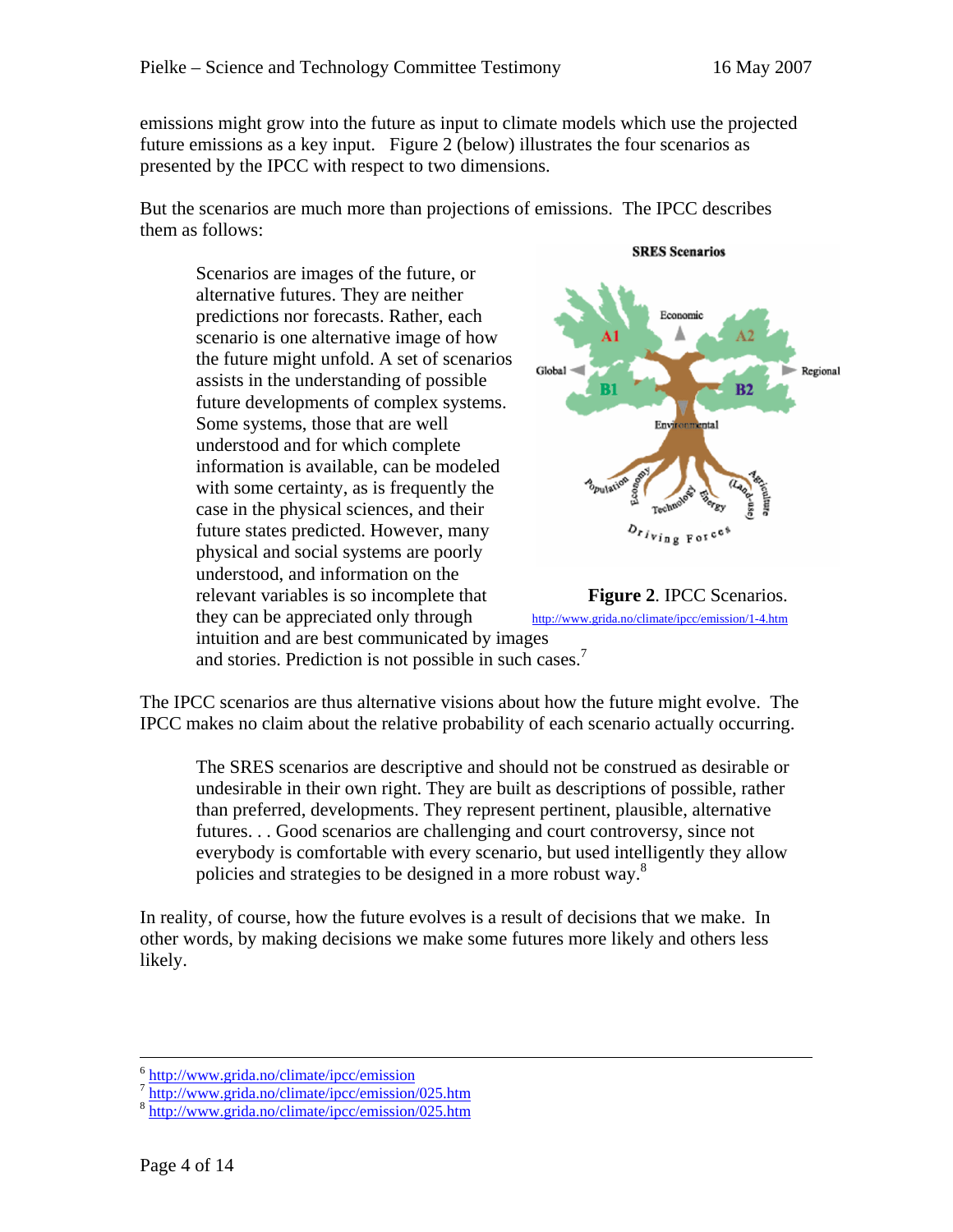Both IPCC WGs II and III included a short description of the four families of scenarios. The text box on the following page reproduces the summary descriptions of the scenarios from WG III.

The scenarios are important because they allow for a sensitivity analysis of the importance of decisions that lead to one scenario being realized versus another. The collection of decisions that lead to the realization of a particular scenario is a "development pathway." Another way to think about this concept is as a broad conception of what is traditionally called "adaptation."

# **Development Pathways Matter a Great Deal for Societal Outcomes**

There are multiple measures that can be used to measure the relative worth of a particular societal outcome. The SPMs of IPCC WGs II and III emphasize wealth as measured by global Gross Domestic Product (GDP). So that is the measure used here. The IPCC justifies its use of this metric in one its chapters in its SRES report on as follows:

Income is not an end in itself, but a way to enable human choices, or to foreclose them in the case of poverty. Therefore, levels of per capita income (GDP or GNP) have been widely used as a measure of the degree of economic development, as in many instances such levels correlate closely (as lead or lag indicator) with other indicators and dimensions of social development, such as mortality, nutrition, and access to basic services, etc. Average income values also do not indicate the distribution of income, which is an important quantity. Composite measures, such as the UN Human Development Index, are also used in historical analyses (see Box 3-1). Note, however, that the overall nature of scenario results may not vary much even if some other measure could be used, because often-used components, such as literacy rates, are generally correlated with income levels.

In fact, per capita income is the (and often only) development indicator used in the literature for long-term energy and GHG emissions scenarios. This explains why this review chapter, while recognizing the importance of alternative dimensions and indicators to describe long-term human development, almost exclusively embraces an economic perspective.<sup>9</sup>

Even though the IPCC has chosen to focus on GDP as a primary indicator of relevant societal outcomes, WG II in particular recognizes that decisions are made for a wide range of reasons, wealth being only one of them. Also, the analysis presented below relies on quantitative estimates of the costs of climate change damage and climate mitigation. The IPCC states that both types of estimates are clouded by considerable uncertainties and thus although the analysis presented below relies on specific, quantitative assumptions and conclusions of the IPCC, it should be understood in terms of its qualitative implications.

The SRES scenarios describe very different worlds:

<sup>&</sup>lt;sup>9</sup> http://www.grida.no/climate/ipcc/emission/057.htm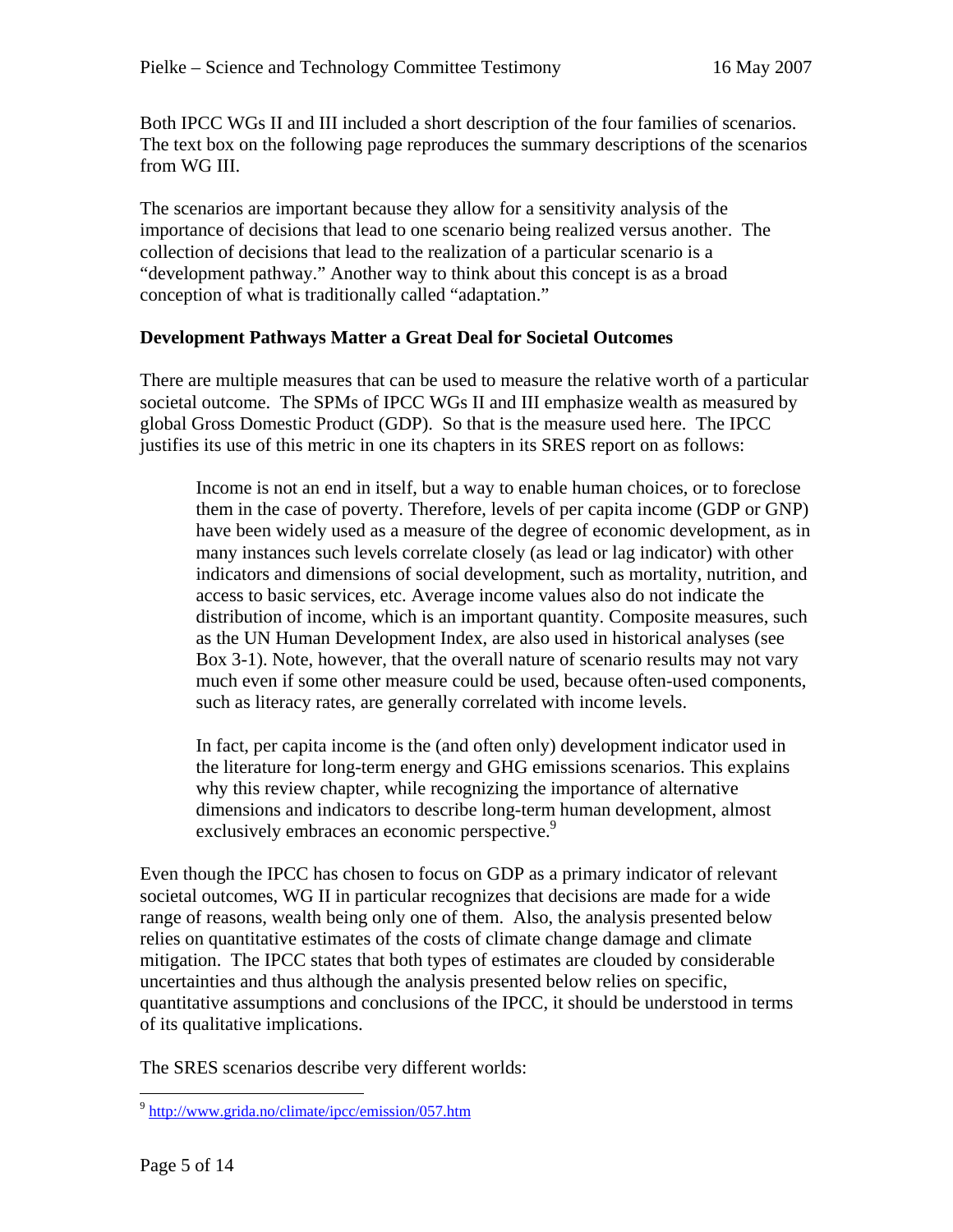IPCC Working Group III SPM, text Box SPM.1: *The emission scenarios of the IPCC Special Report on Emission Scenarios (SRES)* 

A1. The A1 storyline and scenario family describes a future world of very rapid economic growth, global population that peaks in mid-century and declines thereafter, and the rapid introduction of new and more efficient technologies. Major underlying themes are convergence among regions, capacity building and increased cultural and social interactions, with a substantial reduction in regional differences in per capita income. The A1 scenario family develops into three groups that describe alternative directions of technological change in the energy system. The three A1 groups are distinguished by their technological emphasis: fossil intensive (A1FI), non fossil energy sources (A1T), or a balance across all sources (A1B) (where balanced is defined as not relying too heavily on one particular energy source, on the assumption that similar improvement rates apply to all energy supply and end use technologies).

A2. The A2 storyline and scenario family describes a very heterogeneous world. The underlying theme is self reliance and preservation of local identities. Fertility patterns across regions converge very slowly, which results in continuously increasing population. Economic development is primarily regionally oriented and per capita economic growth and technological change more fragmented and slower than other storylines.

B1. The B1 storyline and scenario family describes a convergent world with the same global population, that peaks in mid-century and declines thereafter, as in the A1 storyline, but with rapid change in economic structures toward a service and information economy, with reductions in material intensity and the introduction of clean and resource efficient technologies. The emphasis is on global solutions to economic, social and environmental sustainability, including improved equity, but without additional climate initiatives.

B2. The B2 storyline and scenario family describes a world in which the emphasis is on local solutions to economic, social and environmental sustainability. It is a world with continuously increasing global population, at a rate lower than A2, intermediate levels of economic development, and less rapid and more diverse technological change than in the B1 and A1 storylines. While the scenario is also oriented towards environmental protection and social equity, it focuses on local and regional levels.

An illustrative scenario was chosen for each of the six scenario groups A1B, A1FI, A1T, A2, B1 and B2. All should be considered equally sound.

The SRES scenarios do not include additional climate initiatives, which means that no scenarios are included that explicitly assume implementation of the United Nations Framework Convention on Climate Change or the emissions targets of the Kyoto Protocol.

All four storylines and scenario families describe future worlds that are generally more affluent compared to the current situation. They range from very rapid economic growth and technologic change to high levels of environmental protection, from low-to-high global populations, and from high-to-low GHG emissions. Perhaps more importantly, all the storylines describe dynamic changes and transitions in generally different directions. The storylines do not include specific climate-change policies, but they do include numerous other socioeconomic developments and non-climate environmental policies. As time progresses, the storylines diverge from each other in many of their characteristic features.<sup>10</sup>

<sup>10</sup> http://www.grida.no/climate/ipcc/emission/090.htm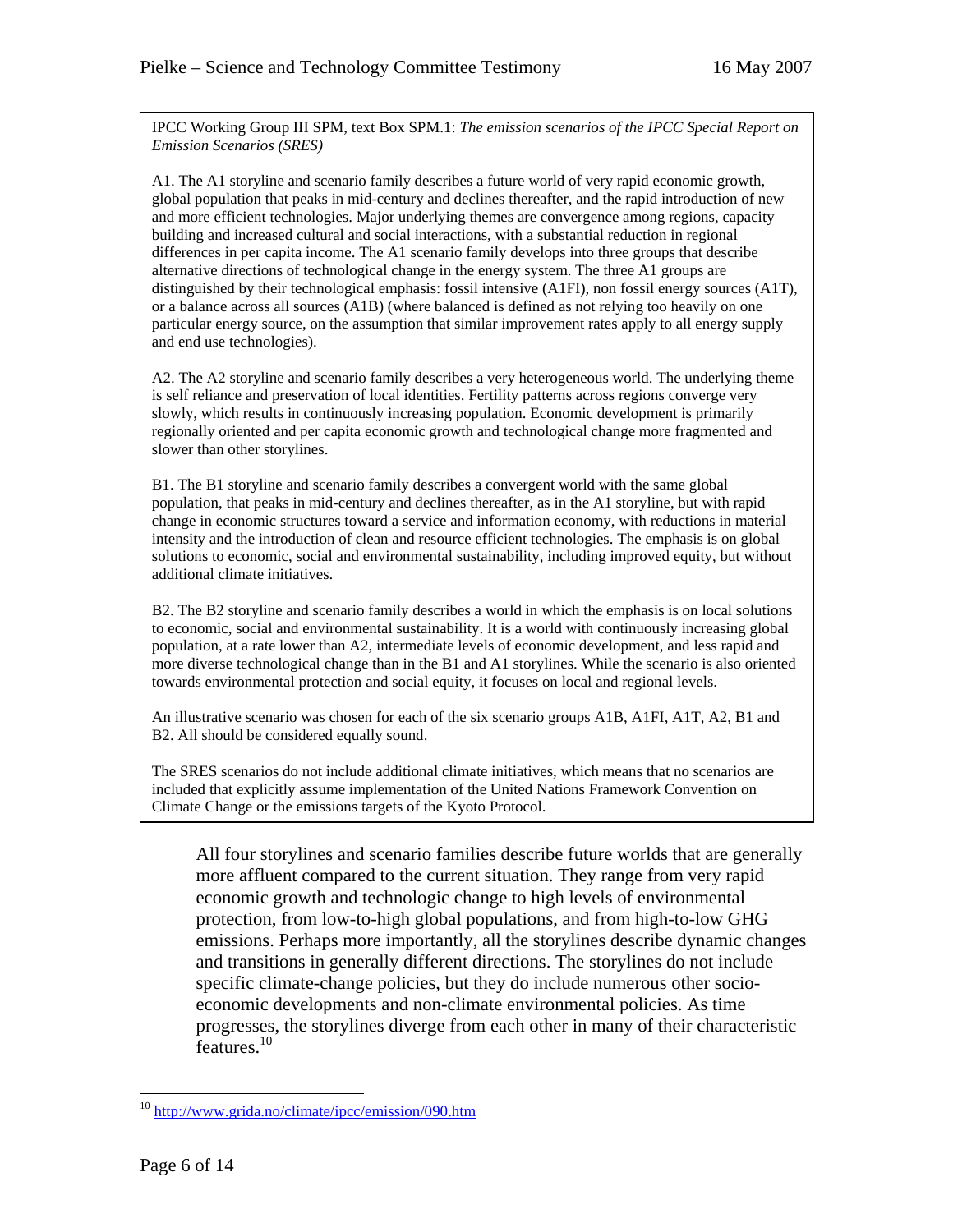In terms of specific economic numbers, the SRES report begins with 1990 global GDP estimated at \$20 trillion (T) in 1990 dollars. It then projects future world GDP based on different estimates of future population and per capita growth rates. The SRES growth assumptions<sup>11</sup> (in parentheses below) result in the following baseline global GDP values for 2050:

 $A1 = (3.6\%)$  \$167.0T  $A2 = (2.3\%)$  \$78.3T  $B1 = (3.1\%)$  \$124.9T  $B2 = (2.8\%)$  \$104.9T

These estimates do not include the costs of damage associated with unmitigated climate change. IPCC WG II provides an estimate of future damages for a temperature rise of 4 degrees Celsius: "global mean losses could be  $1-5\%$  GDP for  $4^{\circ}$ C of warming."<sup>12</sup> IPCC Working Group I indicates that  $4^{\circ}$ C of warming is highly unlikely to occur by 2050 under any of the scenarios (Figure 3 below).<sup>13</sup> So an assumption of 5% reduction in GDP in 2050, the top of the WG II range, very likely overstates the amount of damage projected by the IPCC for 2050.



**Figure 3. IPCC WG I SPM.5 appears with the following caption: "Solid lines are multi-model** global averages of surface warming (relative to 1980–1999) for the scenarios A2, A1B and B1, shown as continuations of the 20th century simulations. Shading denotes the  $\pm 1$  standard deviation range of individual model annual averages. The orange line is for the experiment where concentrations were held constant at year 2000 values. The grey bars at right indicate the best estimate (solid line within each bar) and the **likely** range assessed for the six SRES marker scenarios. The assessment of the best estimate and **likely** ranges in the grey bars includes the AOGCMs in the left part of the figure, as well as results from a hierarchy of independent models and observational constraints."

<sup>&</sup>lt;sup>11</sup> http://www.grida.no/climate/ipcc/emission/100.htm<br>
<sup>12</sup> http://www.ipcc.ch/SPM13apr07.pdf at p. 16.<br>
<sup>13</sup> http://www.ipcc.ch/WG1\_SPM\_17Apr07.pdf, at p. 14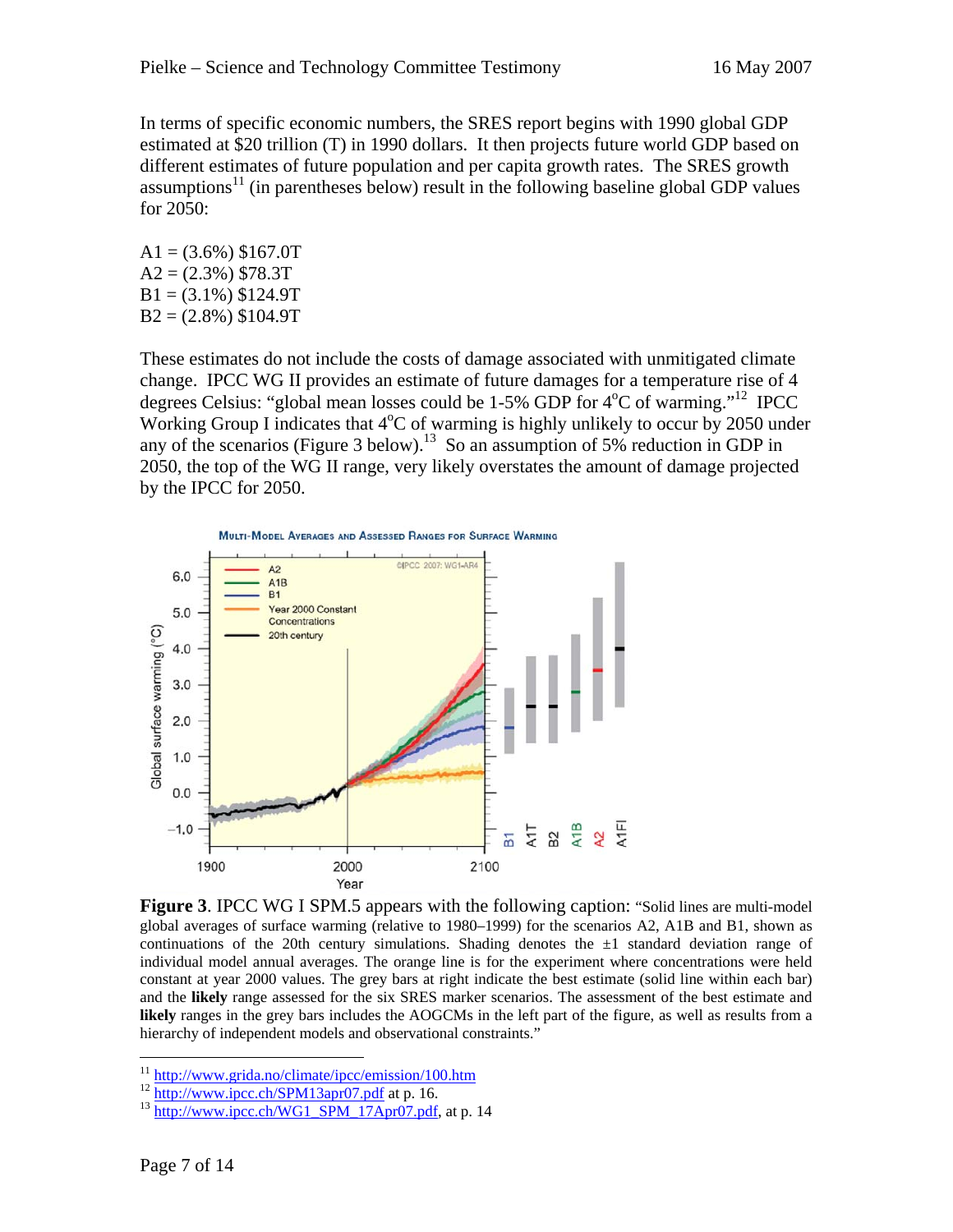Reducing the baseline global GDP by 5% results in the following totals:

 $A1 = $158.6T$  $A2 = $74.4T$  $B1 = $118.7T$  $B2 = $99.6T$ 

If we assume that all of the 5% in damage costs can be avoid through aggressive mitigation then net 2050 global GDP would be the following totals<sup>14</sup>:

 $A1 = $159.9T$  $A2 = $75.0T$  $B1 = $119.6T$  $B2 = $100.4T$ 

These figures allow for a comparison of the sensitivity of future global GDP to mitigation policies alone versus a more comprehensive focus on differences between different development paths. Figures 4 and 5 (next page) below shows this comparison.

The first column of Figure 4 (next page) shows (in grey) the \$20T used by the IPCC for 1990. The second column shows (in green) 2050 global GDP (\$74.4T) under the IPCC growth and damage assumptions for the A2 scenario which has the lowest total GDP of the four scenario families. On top of this bar is a smaller (red) bar showing the additional benefit ( $$0.6T = $75.0T - $74.6T$ ) to global GDP for aggressive mitigation that avoids damage. On the right hand side of the figure is a third column that indicates 2050 global GDP ( $$84.2T = $158.6T - $74.4T$ ) under the IPCC growth and damage assumptions for the A1 scenario which has the highest total GDP of the four scenario families. Similarly, on top of this bar is a smaller (red) bar showing the additional benefit  $(\$1.3T = \$159.9 -$ \$158.6) to global GDP for aggressive mitigation that avoids damage.<sup>15</sup>

Figure 5 (next page) shows the relative sensitivity of future global GDP to aggressive mitigation policies and development pathway. The inset figure (yellow box) on the lower right shows that aggressive mitigation provides a benefit to global GDP of \$0.6 or \$1.3T (depending on scenario) and choice of development pathway provides a benefit of up to \$84.4T (i.e., the difference between the GDP in scenario A1 and scenario A2,  $=$  \$158.6 -\$74.4T). **It must be underscored that this analysis reflects assumptions explicit in the IPCC assessments.**

<sup>&</sup>lt;sup>14</sup> The costs of aggressive mitigation (i.e., stabilization at 445-590) are estimated by IPCC WG III to be at most 3% of GDP in 2030 and 5.5% of GDP in 2050 according to WG III SPM tables SPM.4 and SPM.6. Because these values are at the top of the IPCC range, and the IPCC does not provide a midrange value, I arbitrarily cut them in half to 1.5% and 2.75% in the analysis presented here.

<sup>&</sup>lt;sup>15</sup> Instead assuming that damage will reduce GDP by 5% annually then the benefit to aggressive mitigation would be \$16.5T under A1 and \$5.1T under A2. At 2.5% the values are \$8.5T and \$1.6T respectively.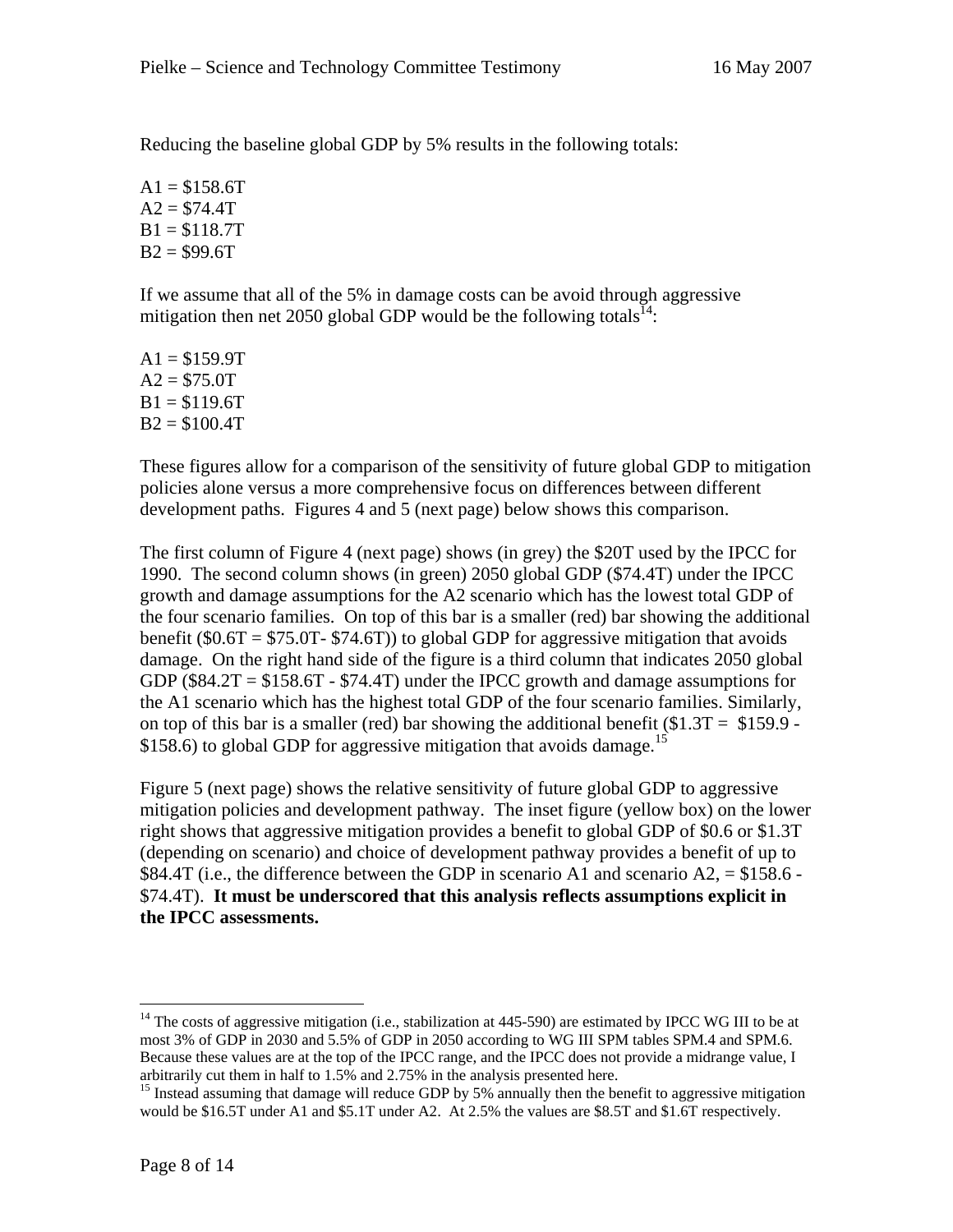

**Figure 4**. Increase in global GDP to 2050 for IPCC SRES scenarios A2 and A1 including damage costs of 5%. Also shown are the benefits of aggressive mitigation for each scenario



**Figure 5**. Relative sensitivity of global GDP in 2050 to aggressive mitigation and development path.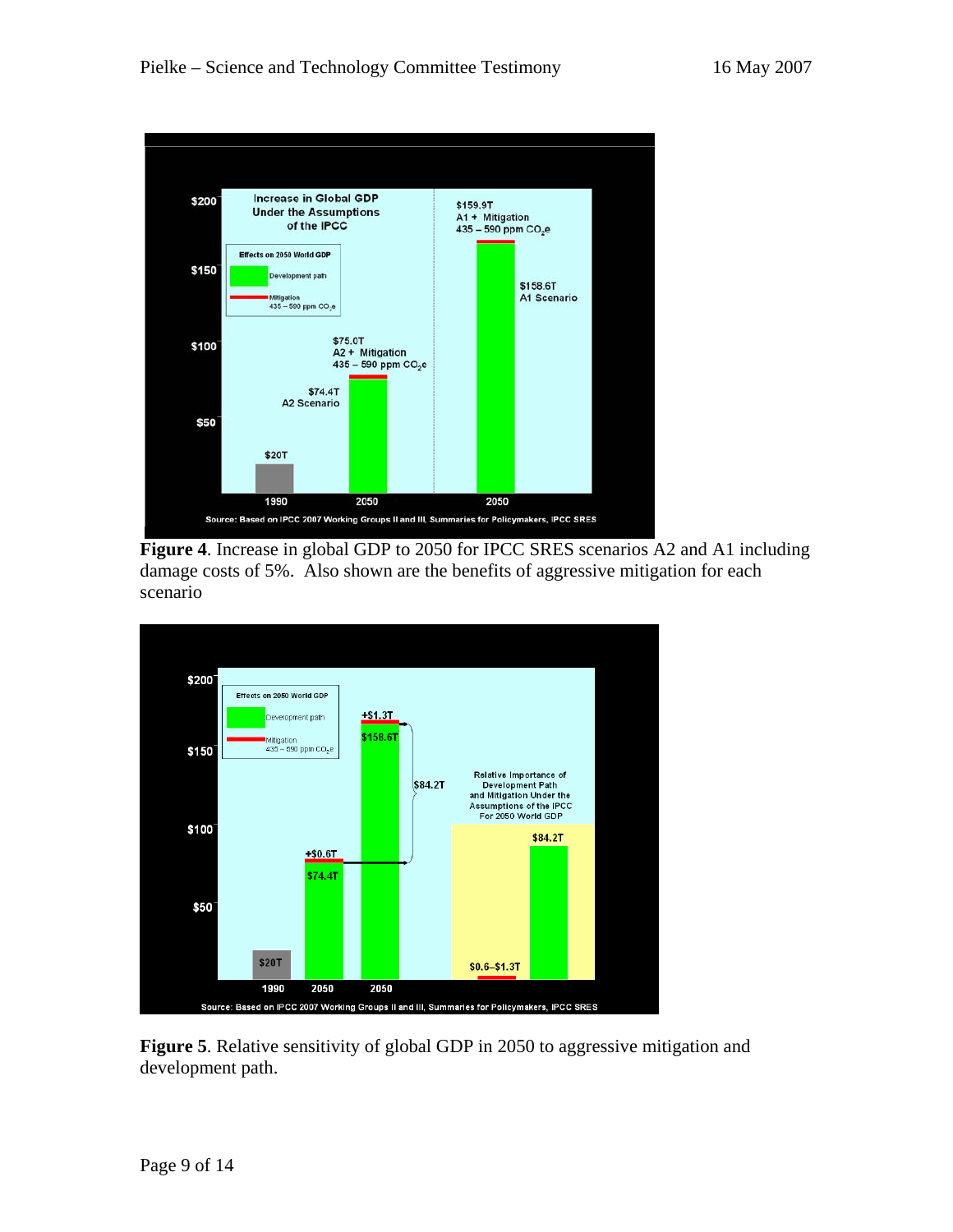Because the IPCC estimates of damage related to anthropogenic climate change and mitigation costs are highly uncertain, it is worth examining a wide range of assumptions in this analysis. Such an examination leads to qualitatively similar results across assumptions about damage and mitigation. For instance, if one instead uses global per capita GDP rather than total GDP (as shown in Table 1 below<sup>16</sup>) the largest difference between development paths (i.e., between A1 and A2 = \$11,388) is about *76 times* larger than the largest benefit associated with aggressive mitigation  $(A1 = $150)$ .

**Table 1**. Per capita GDP for IPCC SRES scenarios under the assumptions of 5% total damage in 2050 under BAU and 1.5% (in 2030) and 2.75% (in 2050) cost of aggressive mitigation to prevent damage (as above).

|                 | 2050 per capita GDP BAU | 2050 GDP Aggressive      |
|-----------------|-------------------------|--------------------------|
| <b>SRES</b>     | (with damage of 5% of   | Mitigation (445-570 ppm) |
| Scenario        | total)                  | CO <sub>2</sub> e        |
| A <sub>1</sub>  | \$18,024                | \$18,174                 |
| A2              | \$6,636                 | \$6,639                  |
| B1              | \$13,483                | \$13,595                 |
| $\overline{B2}$ | \$9,962                 | \$10,045                 |

These result hold qualitatively if one uses the assumptions of the Stern Review report<sup>17</sup> on climate change which included much larger estimated damage associated with unmitigated emissions (of a 5%-20%reduction in *annual* global GDP starting immediately) with aggressive stabilization policies of costing 3% annually, as summarized in Tables 2 and 3.

**Table 2**. World per capita GDP for IPCC SRES scenarios under the assumptions of Stern Review of 20% damage per year under BAU and 3% annual cost of mitigation to prevent damage.

|                | 2050 per capita GDP BAU | 2050 GDP Aggressive   |
|----------------|-------------------------|-----------------------|
| <b>SRES</b>    | (with damage of 5% of   | Mitigation (3% of GDP |
| Scenario       | GDP annually) $^{18}$   | annually)             |
| A <sub>1</sub> | \$17,880                | \$18,470              |
| A2             | \$6,900                 | \$6,990               |
| B1             | \$13,530                | \$13,900              |
| B2             | \$10, 230               | \$10,450              |

 $\overline{a}$ <sup>16</sup> The IPCC SRES discussion of global population growth can be found at

http://www.grida.no/climate/ipcc/emission/051.htm<br><sup>17</sup> The Stern Review Report on the Economics of Climate Change, http://www.hm-

treasury.gov.uk/independent\_reviews/stern\_review\_economics\_climate\_change/stern\_review\_report.cfm <sup>18</sup> In Tables 2 and 3 the calculations use the IPCC assumptions of 1990 world per capita GDP of \$3,700 and growth rates to 2050, see: http://www.grida.no/climate/ipcc/emission/100.htm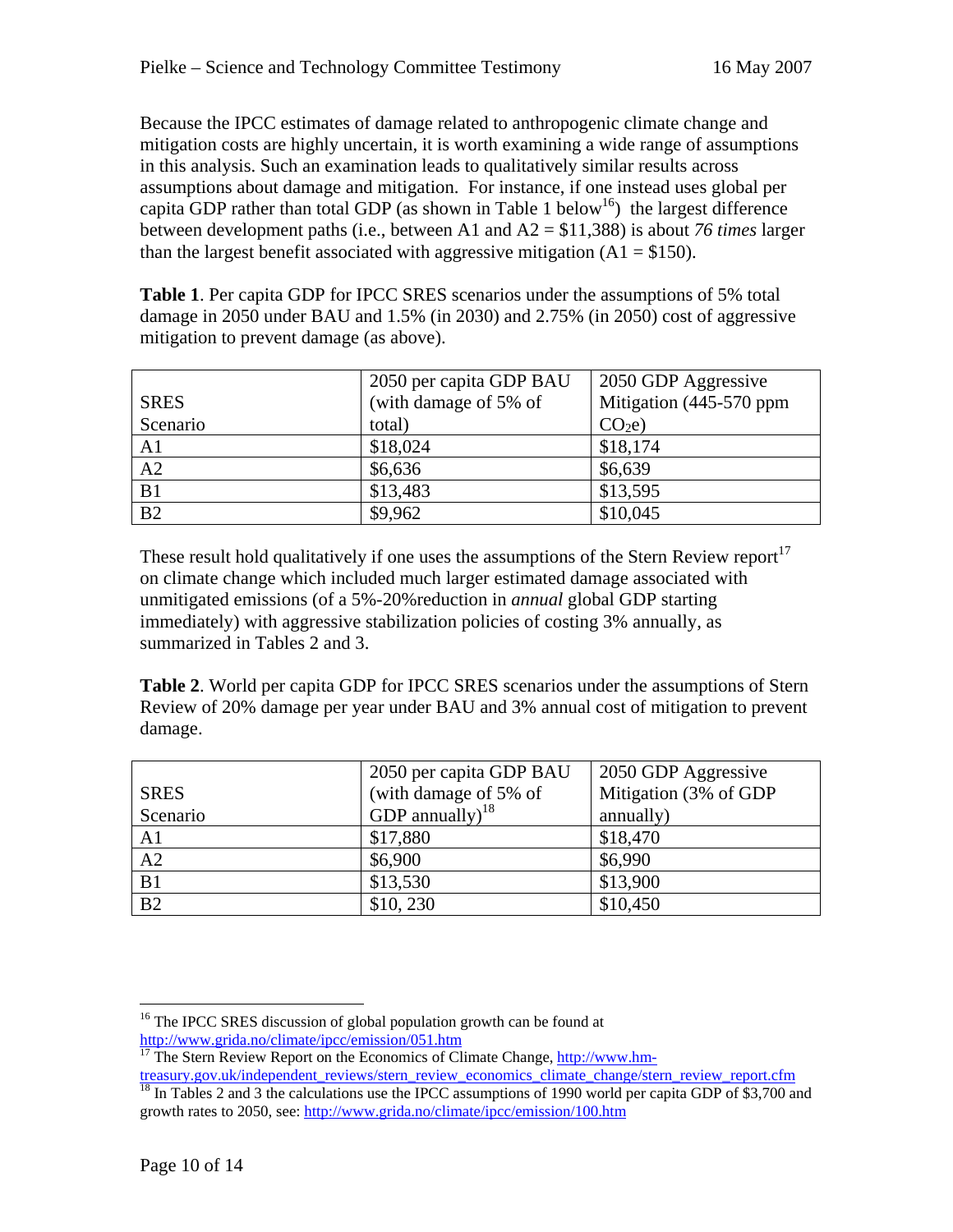|                 | 2050 per capita GDP BAU | 2050 GDP Aggressive   |
|-----------------|-------------------------|-----------------------|
| <b>SRES</b>     | (with damage of 20% of  | Mitigation (3% of GDP |
| Scenario        | GDP annually)           | annually)             |
| A <sub>1</sub>  | \$13,980                | \$18,470              |
| A2              | \$6,260                 | \$6,990               |
| B1              | \$11,050                | \$13,900              |
| $\overline{B2}$ | \$8,720                 | \$10,450              |

**Table 3**. World per capita GDP for SRES scenarios under assumptions of Stern Review of 20% damage per year and 3% annual cost of mitigation.

For 5% annual damage the largest difference between development paths (i.e., between A1 and  $A2 = $10,980$  is about 19 times larger than the largest benefit associated with aggressive mitigation (for  $A1 = $590$ ). For 20% annual damage the largest difference between development paths (i.e., between A1 and  $A2 = $7,720$ ) is about 1.7 times larger than the largest benefit associated with aggressive mitigation (for  $A1 = $4,490$ ).

### **What does this analysis mean?**

The conclusions to take from this analysis are as follows:

- **1. Mitigation provides benefits under all scenarios discussed here, and almost all scenarios presented by the IPCC. According to the IPCC these benefits increase as the time horizon extends further into the future.**
- **2. In all scenarios discussed here, under the assumptions, conclusions, and metrics of value used by the IPCC, the importance of the development path far exceeds the importance of mitigation. Consequently, a focus on sustainable development should be central to any discussion of climate policies. This point is in fact reflected especially by IPCC WG II, but often it is overlooked in broader discussions of climate change policy.**
- **3. Adaptation provides the link between sustainable development and climate change, by ensuring that the capacity of societies to develop is not compromised by the impacts of climate on their socioeconomic prospects.**

To reiterate, nothing in this testimony should be interpreted as being opposed to or contrary to the mitigation of greenhouse gases. To the contrary, under all scenarios discussed here the benefits of mitigation exceed its costs. Mitigation is good policy, and many decision makers are now coming to understand that it is good politics, as well.

However, policy discussions about what sort of future we collectively wish to see unfold are myopic if focused only on greenhouse gas emissions. It would be the equivalent of a family discussion of their future focused only on their utility bill, ignoring their healthcare, education, housing, and everything else that matters (or simply how their utility bill is related to their health, education, housing, and everything else that matters).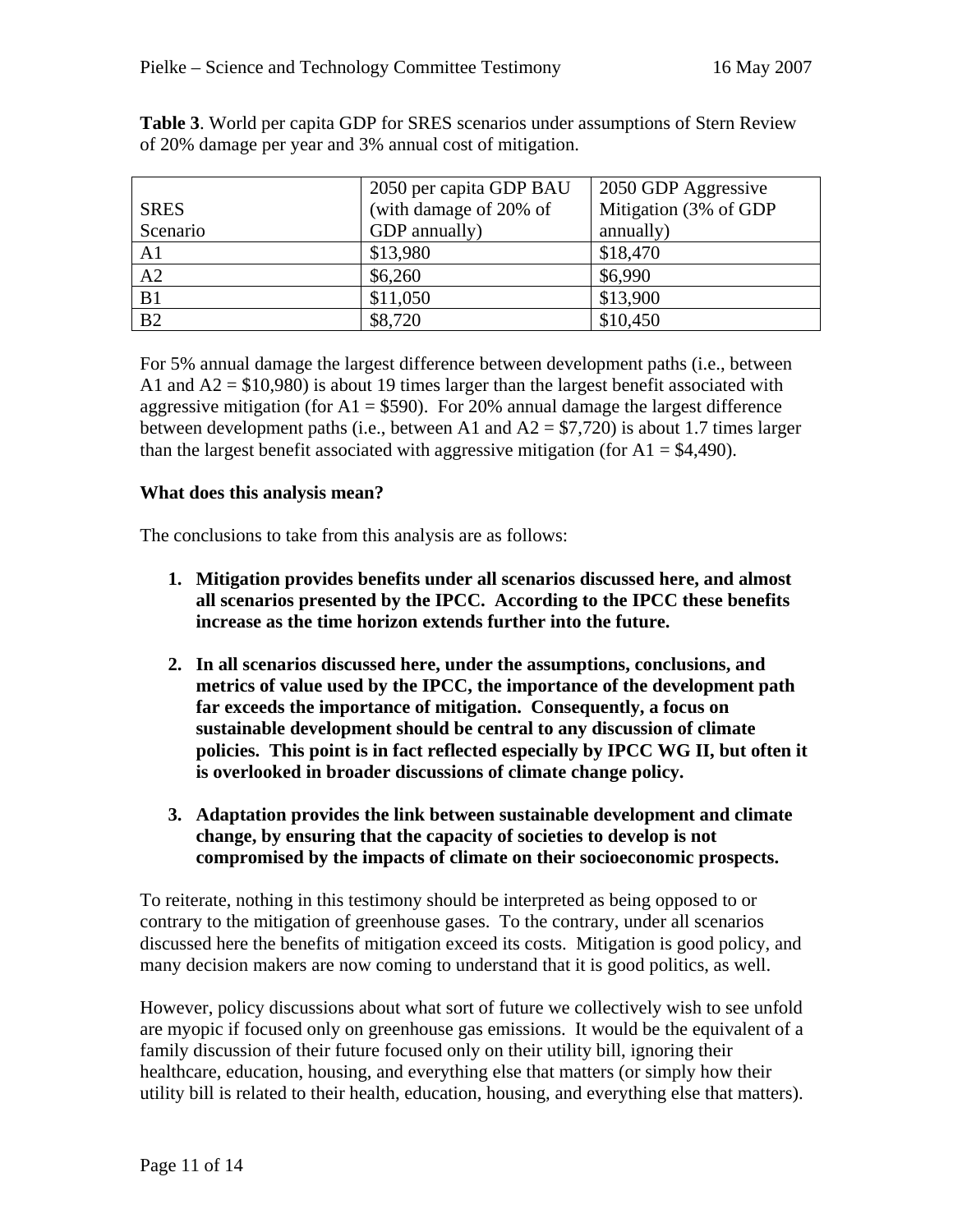It is true of course that a family that does not focus on its utility bill may find themselves in deep trouble. So a focus on the utility bill is indeed important, but that cannot be the entire focus. With respect to the current political debate about the world's future focused on energy polices, the analysis presented in this testimony based on the assumptions of IPCC indicates that our focus needs to be much broader -- on the path of development itself. A discussion of greenhouse gas mitigation cannot substitute for that broader discussion, but should be a part of it.

The IPCC WG II SPM recognizes the importance of a discussion of development pathways explicitly:

. . . the projected impacts of climate change can vary greatly due to the development pathway assumed. For example, there may be large differences in regional population, income and technological development under alternative scenarios, which are often a strong determinant of the level of vulnerability to climate change.

To illustrate, in a number of recent studies of global impacts of climate change on food supply, risk of coastal flooding and water scarcity, the projected number of people affected is considerably greater under the A2-type scenario of development (characterised by relatively low per capita income and large population growth) than under other SRES futures. This difference is largely explained, not by differences in changes of climate, but by differences in vulnerability.<sup>19</sup>

And so too does WG III SPM:

Making development more sustainable by changing development paths can make a major contribution to climate change mitigation, but implementation may require resources to overcome multiple barriers. . .

Changes in development paths emerge from the interactions of public and private decision processes involving government, business and civil society, many of which are not traditionally considered as climate policy. This process is most effective when actors participate equitably and decentralized decision making processes are coordinated. . .

Making development more sustainable can enhance both mitigative and adaptive capacity, and reduce emissions and vulnerability to climate change.<sup>20</sup>

Until our discussions of climate change are broadened to include a more comprehensive focus on development pathways, it is unlikely that we will make wise decisions about the future, including those about the emissions of greenhouse gases. Put somewhat

<sup>&</sup>lt;sup>19</sup> http://www.ipcc.ch/SPM13apr07.pdf, p. 18<br><sup>20</sup> http://www.ipcc.ch/SPM040507.pdf, p. 33-34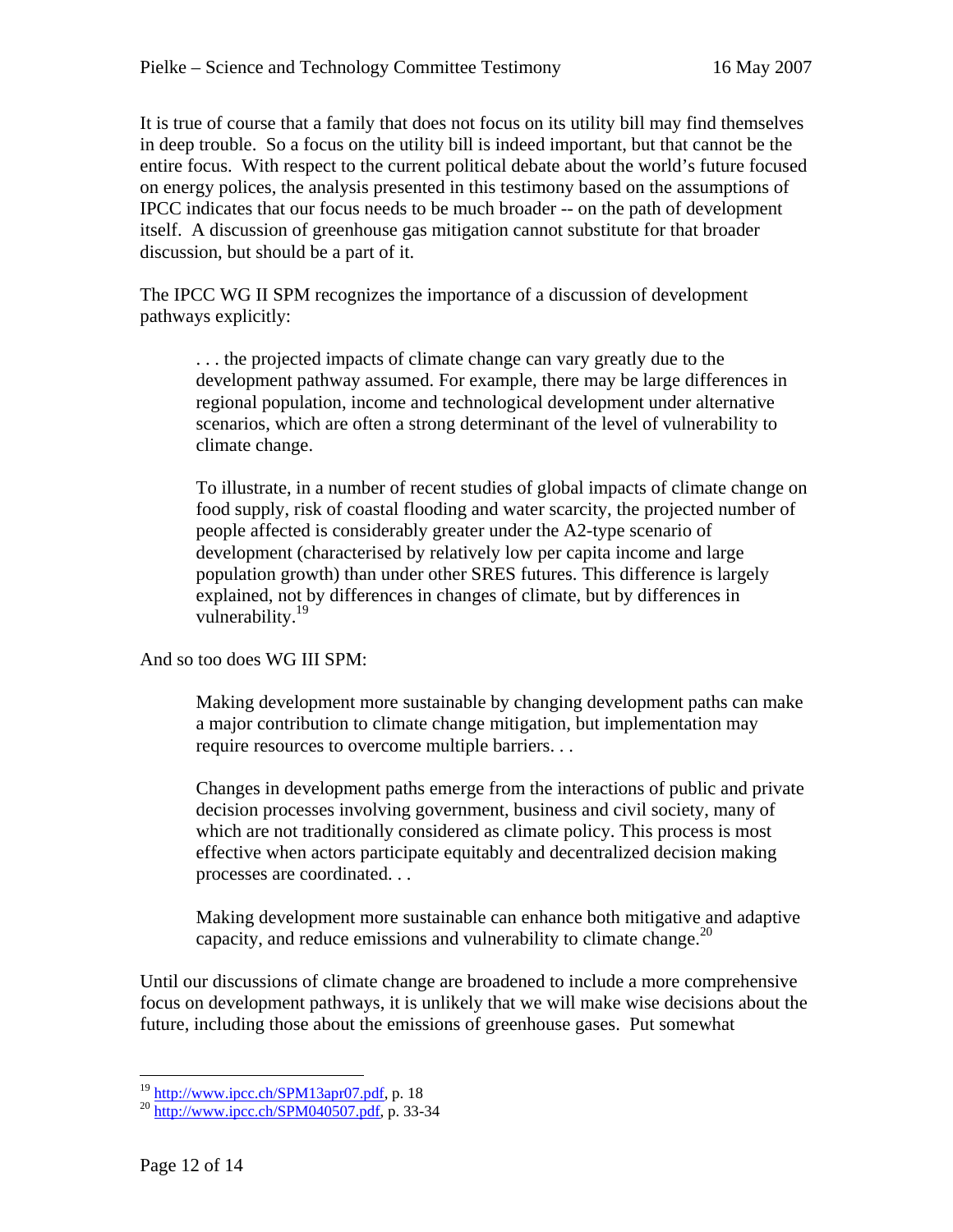differently, poor decisions about development can ruin the benefits of wise decisions about mitigation.

### **Recommendations**

The most immediate way that the U.S. Congress can influence sustainable development as related to climate change would be to focus as intensively on the issue of adaptation as it has on mitigation. Adaptation allows societies to maintain their vitality in the face of climate variability and change, and also the pressures caused by development itself. Effective policies with respect to sea level rise, tropical diseases, and the impacts of natural disasters would complement progress on mitigation and provide benefits in the near term, since these issues are already of considerable importance.

The Science Committee in particular can contribute to this agenda by ensuring that that the nation's climate research portfolio is organized in such a way so as to reflect the information needs of decision makers facing choices about adaptation. For example, legislation proposed by Congressman Mark Udall (D-CO) is notable for its efforts to more closely connect climate research with the needs of decision makers.<sup>21</sup>

In closing, the IPCC has great potential to serve as a unique resource for decision makers. In my opinion, it will best reach its full potential not by replicating the important work of advocacy groups that seek to reduce the scope of choice available to decision makers. Instead, the IPCC should serve to empower decision makers by expanding their view and their options in order to clearly distinguish the role of advisor from advocate, and advisor from decision maker. $22$ 

<sup>&</sup>lt;sup>21</sup> See, http://democrats.science.house.gov/Media/File/Commdocs/hearings/2007/energy/03may/hearing\_charter.pdf

<sup>&</sup>lt;sup>22</sup> Pielke, Jr., R. A. 2007. The Honest Broker: Making Sense of Science in Policy and Politics (Cambridge University Press).